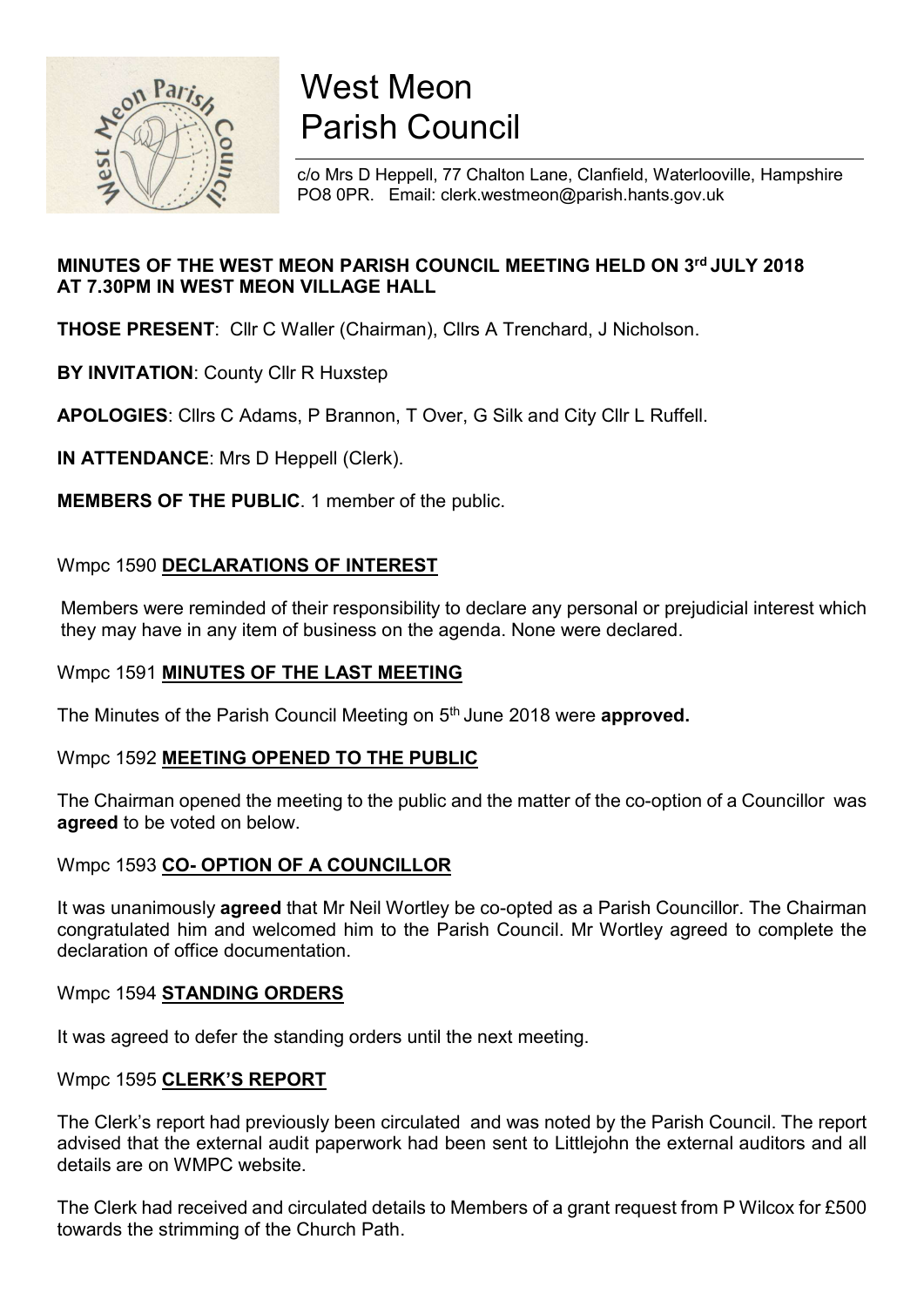The ICO Data Protection registration had been confirmed and that it will be taken out on 13/7/18. WMPC had received £5 discount for arranging a direct debit yearly payment.

Annual Parish Meeting minutes were circulated to Councillors prior to the meeting and they were deferred until more Councillors were present.

The Clerk reported that a grant request of £150 has now been received for Liss Brass Band for last Christmas 2017.

A HCC grant approval has been received for £500, and the relevant paperwork returned to WCC.

## Wmpc 1596 COUNTY COUNCILLOR HUXSTEP

Cllr Huxstep congratulated Cllr Waller and Nicholson on being elected Chair and Vice Chair respectively of the Parish Council.

Cllr Huxstep advised that Hampshire County Council (HCC) will need to save another £80 million by 2021, a year before a £140 million budget gap was due to be bridged

HCC are encouraging residents to do 'Daily Exercise' and build ten minutes of brisk walking into their day and download the 'Active 10' app to support them. Recent research shows that just 10 minutes a day of brisk walking counts as a form of intense physical activity and can make a huge difference to your health.

Passenger Transport Forum and Public Consultation. The Council held a Winchester Passenger Transport Forum on Thursday, 21st June 2018. The consultation was launched by the Council on Monday 11th June. The forum focused on the consultation which also featured street lighting and concessionary travel. The consultation closes at midnight on 5th August 2018. The questionnaire being used during the consultation process can either be completed online or is available;

website:www.hants.gov.uk/aboutthecouncil/haveyoursay/consultations/publictransportandstreetlig hting, along with other supporting information.

Pothole Repairs. Two new flamethrower-wielding pothole busters nicknamed "Dragon Patchers", are to take to the county's highways. The machines can repair up to 150 holes per day and will be deployed to find and fix road damage as part of a new highways strategy. It is claimed the patcher is five times faster than traditional methods, saves money and, because it is operated from the vehicle's cabin, is also safer.

Cllr Waller advised that the Parish Council are preparing an updated WW1 booklet for the Centenary and asked if HCC would be able to provide a grant to support this. Cllr Huxstep advised that the Parish Council would need to complete an application which he would be able to support.

Cllr Trenchard asked about the reduction of the No 67 bus service which would affect school children. Cllr Huxstep advised that he would report back on this matter.

Cllr Waller advised of the continuing flooding at Cross Cottage and that the Parish Council would like to see an increase in the width of the footpath at Hall Place. Also a request has been made to HCC asking that by the last house on the A32 (Sheep Bridge) towards West Meon through to the railway line a footpath is provided. Cllr Huxstep noted these matters.

Cllr Huxstep was invited to attend the official opening of the Tourist Information Kiosk and cut the ribbon which will take place on a weekday and he will be advised of the date.

## TO RECEIVE WORKING GROUPS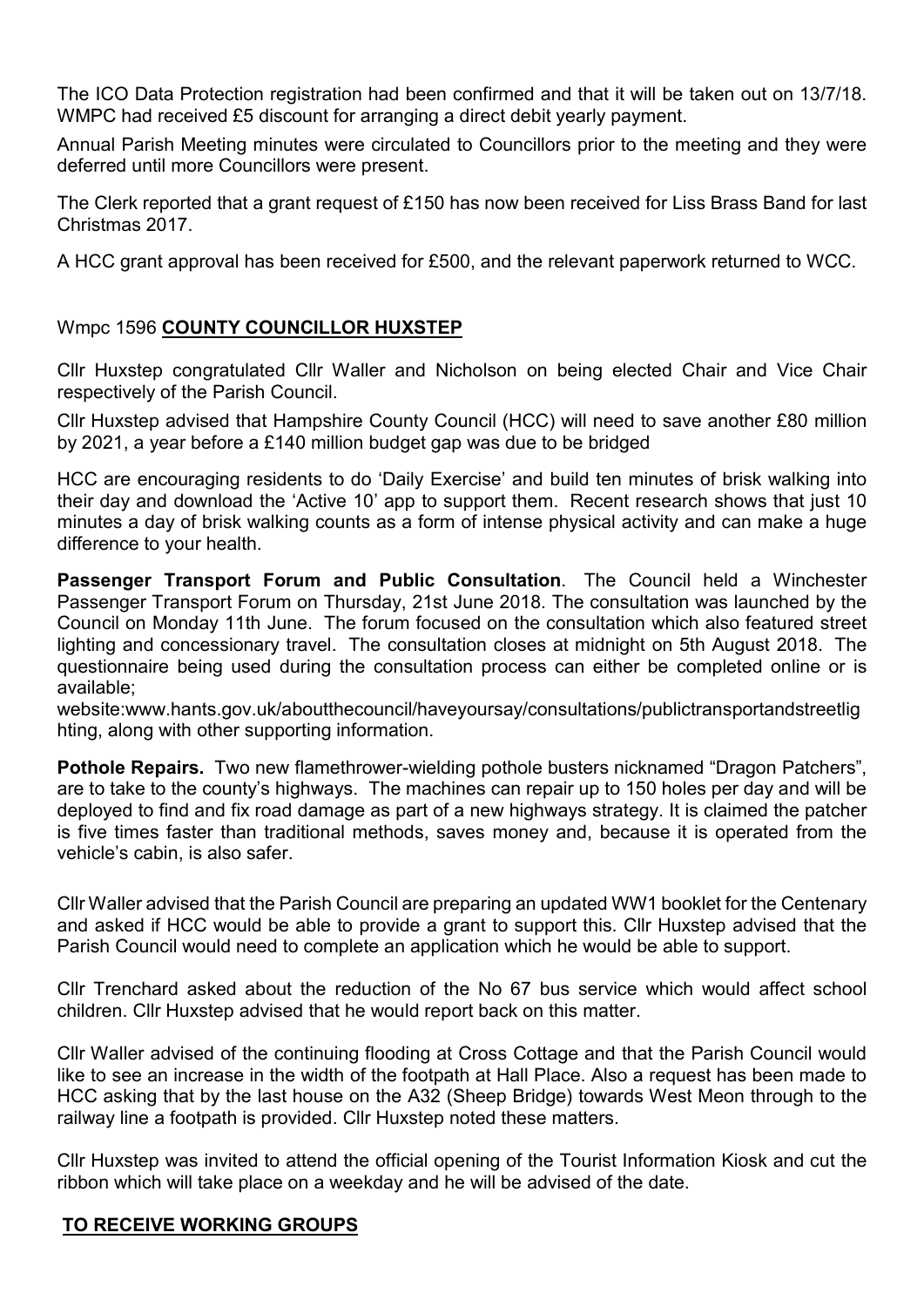## Wmpc 1597 PLANNING

It was noted that the VDS will be submitted to SDNP by October 2018.

There were no planning applications for comment.

## Wmpc 1598 FINANCE AND ADMINISTRATION

It was proposed by Cllr Nicholson, seconded by Cllr Trenchard and unanimously **agreed** that the grant application made for £140.00 by Mrs H Town for the 'Fit for Life Group' be unanimously approved.

Cllr Waller advised that strimming is required in the churchyard and a grant has been circulated .It was unanimously **agreed** that the Parish Council would support this and **approve** the grant.

The £150 grant for Liss Brass Band made by WMPCC was agreed and approved.

The budget circulated by Cllr Nicholson was agreed and approved.

#### Schedule of Payments agreed.

#### Date 3rd July 2018

| Ch 300457 Liss Brass Band<br>Ch 300458 D Heppell salary                               | £150.00            |
|---------------------------------------------------------------------------------------|--------------------|
|                                                                                       |                    |
| Ch 300460 WMPCC Grant P Wilcox church path<br>Ch 300461 Hazel Town Grant Fit for Life | £500.00<br>£140.00 |

#### Wmpc 1599 COMMUNITY, HOUSING AND RECREATION

The Milestones were deferred until the next meeting.

#### Wmpc 1600 ITEMS TO BE CONSIDERED AT THE NEXT MEETING

Annual Parish Meeting minutes, Milestones, Village Design Statement, Lighting at the former Red Lion, Green initiatives, Benches, Standing Orders, Lengthsman, Strimming in the Churchyard, Footpath by Storeys Meadow quote for the barrier and rail, Councillor Training.

#### Wmpc 1601 DATES OF NEXT MEETINGS

Monday 17<sup>th</sup> September 2018 in the Village Hall.

Meeting finished at 8.10 pm

Chairman ……………………….